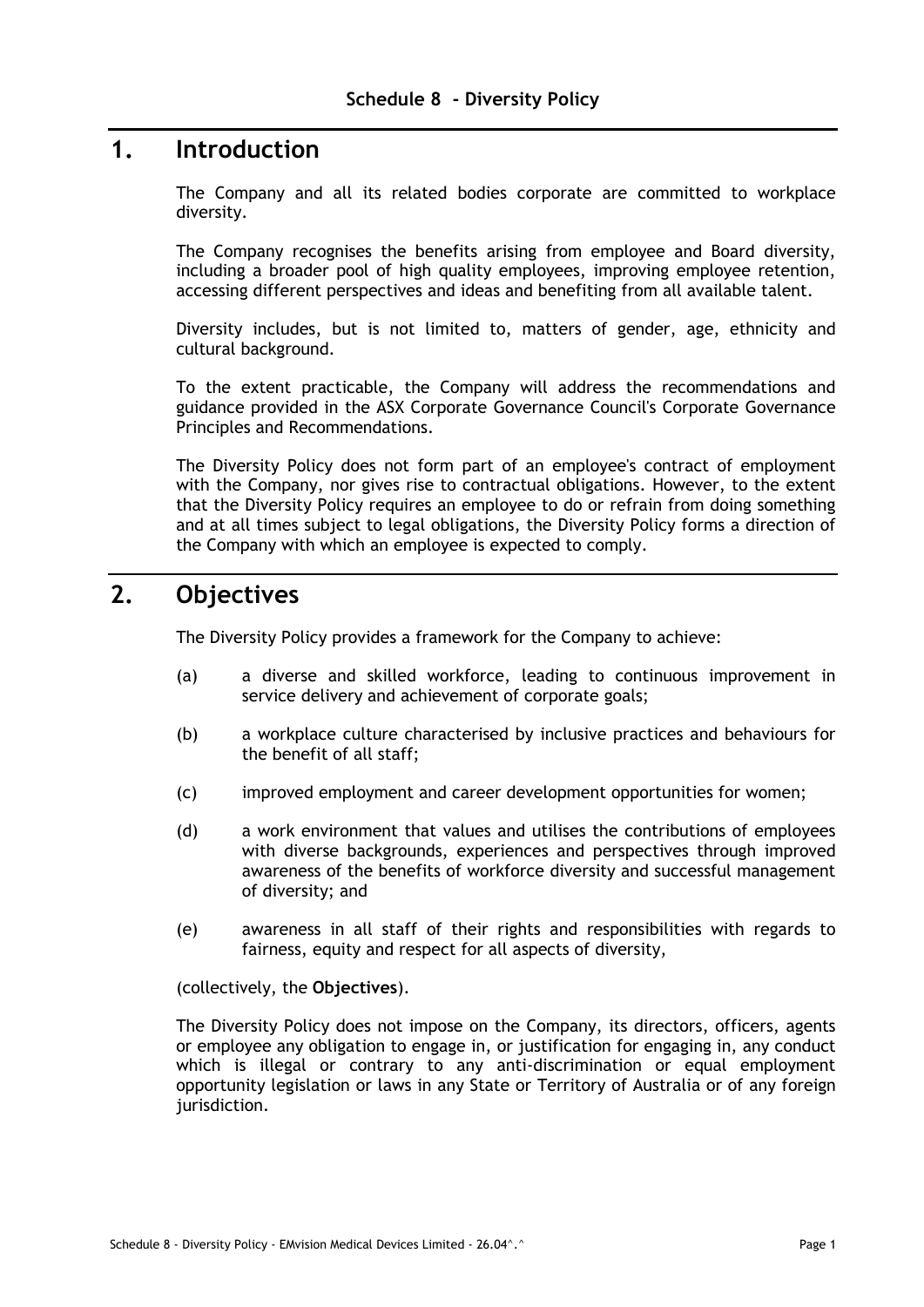## **3. Responsibilities**

#### **3.1 The Board's commitment**

The Board is committed to workplace diversity, with a particular focus on supporting the representation of women at the senior level of the Company and on the Board.

The Board is responsible for developing measurable objectives and strategies to meet the Objectives of the Diversity Policy (**Measurable Objectives**) and monitoring the progress of the Measurable Objectives through the monitoring, evaluation and reporting mechanisms listed below.

The Board may also set Measurable Objectives for achieving gender diversity and monitor their achievement.

The Board will conduct all Board appointment processes in a manner that promotes gender diversity, including establishing a structured approach for identifying a pool of candidates, using external experts where necessary.

#### **3.2 Strategies**

The Company's diversity strategies include:

- (a) recruiting from a diverse pool of candidates for all positions, including senior management and the Board;
- (b) the requirement of at least [one] female candidate to be shortlisted for all appointments including executive and Board positions if a suitably qualified candidate exists in the applications;
- (c) reviewing succession plans to ensure an appropriate focus on diversity;
- (d) identifying specific factors to take account of in recruitment and selection processes to encourage diversity;
- (e) developing programs to develop a broader pool of skilled and experienced senior management and Board candidates, including, workplace development programs, mentoring programs and targeted training and development;
- (f) developing a culture which takes account of domestic responsibilities of employees; and
- (g) any other strategies the Board develops from time to time

### **4. Monitoring and evaluation**

- (a) The Chair will monitor the scope and currency of this policy.
- (b) The Company is responsible for implementing, monitoring and reporting on the Measurable Objectives.
- (c) Measurable Objectives as set by the Board will be included in the annual key performance indicators for the CEO and senior executives.